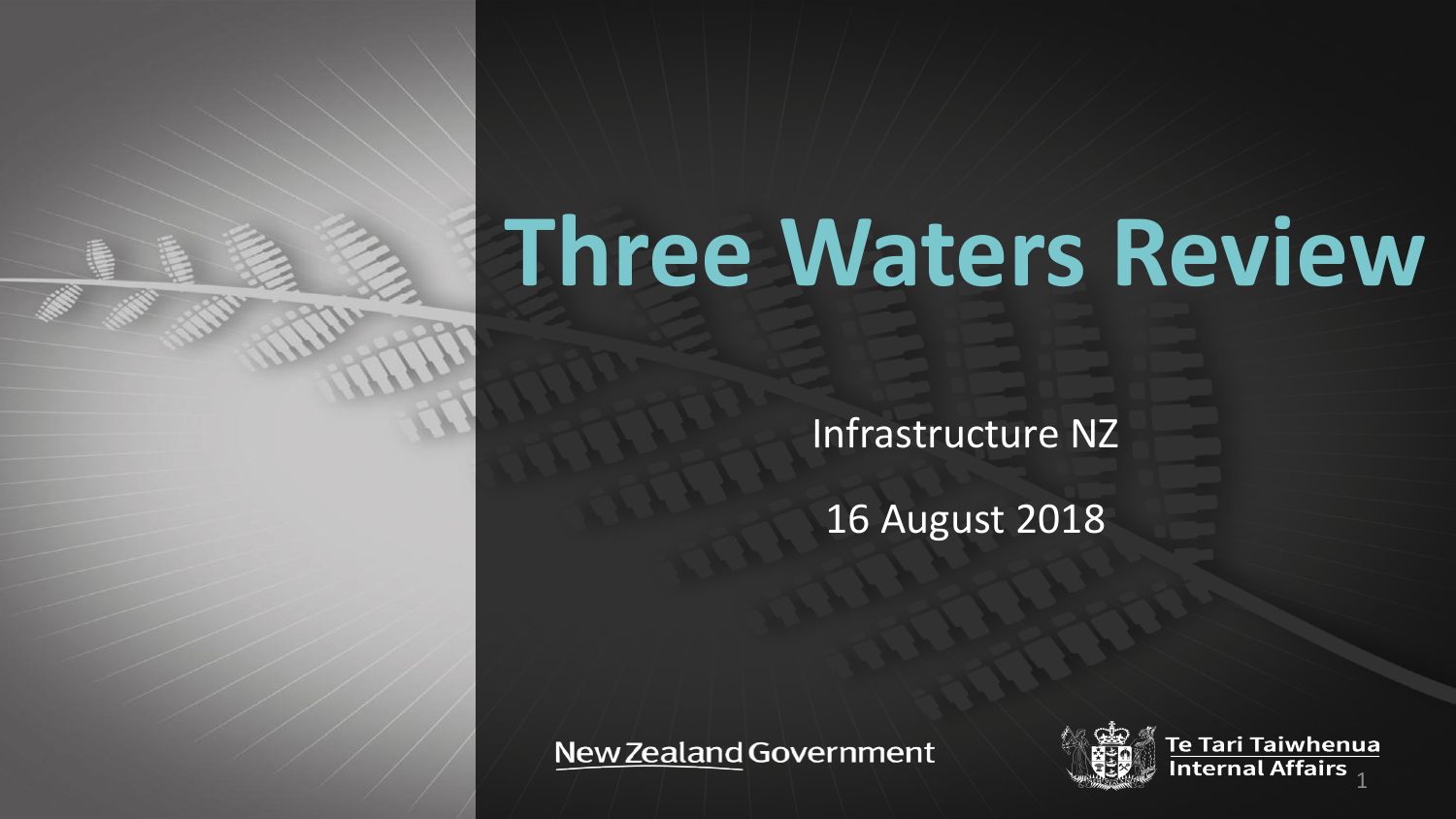## **Overview**

- $\triangleright$  Context and background
- $\triangleright$  Key findings
- $\triangleright$  Unpicking the issues
- $\triangleright$  Clarifying the scope of this stage of the Review
- $\triangleright$  Outcomes what and how?
- $\triangleright$  Next steps

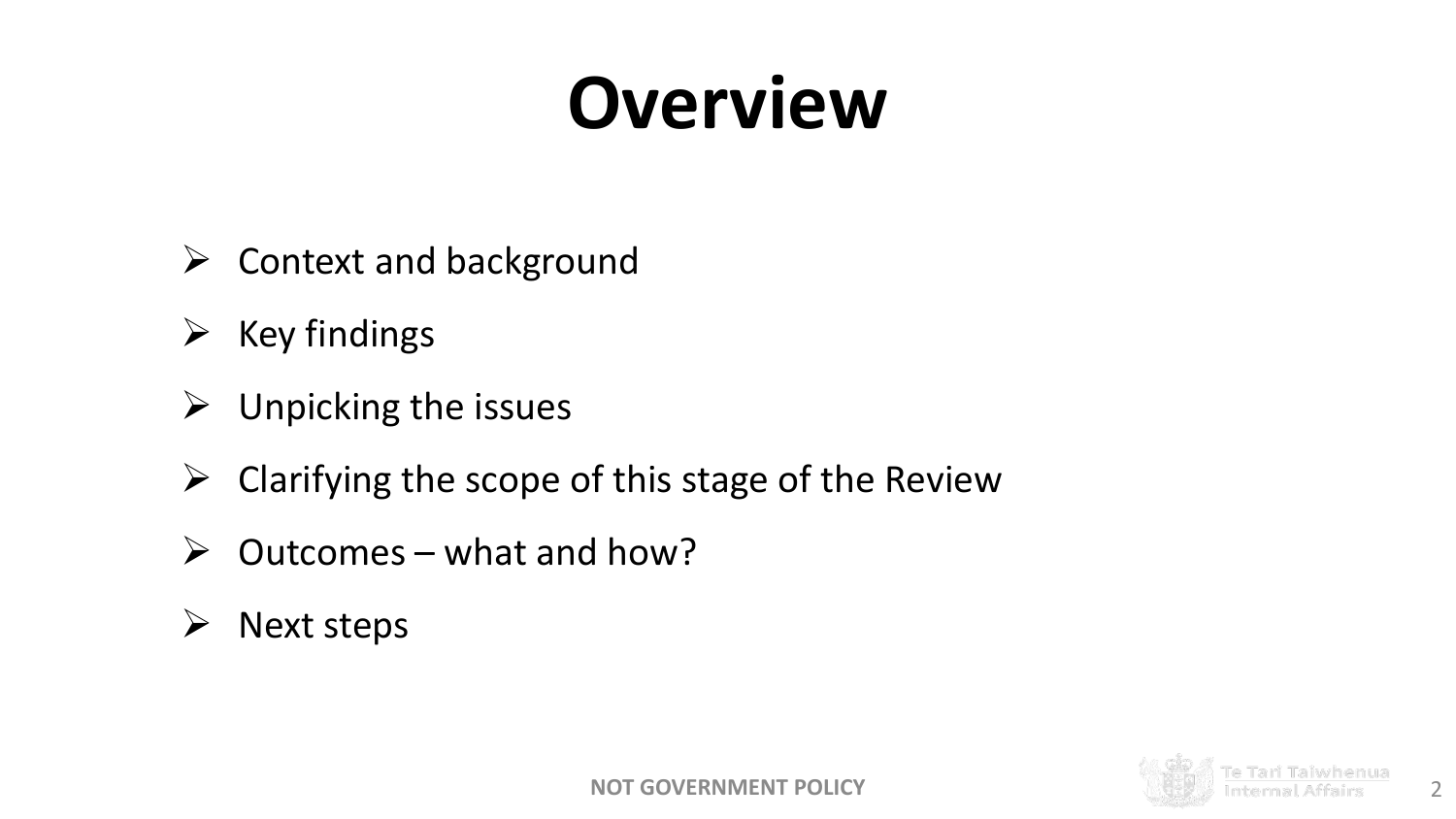## **Three waters**

- $\triangleright$  Aotearoa New Zealand's drinking water, wastewater, and stormwater services are collectively described as the "three waters".
- $\triangleright$  A social and economic enabler, fundamental to the wellbeing of our communities and the quality of our environment.
- $\triangleright$  The need to recognise Te Mana o te Wai the cultural value of water and water bodies to mana whenua.
- $\triangleright$  A vast and diverse sector, large number of providers, large number of assets across a wide geographic spread, heavily influenced by topography and natural features such as drinking water sources and discharge options.
- $\triangleright$  Primarily owned and provided by local authorities.
- $\triangleright$  Multiple Ministerial portfolios and government agencies. Key departments include: Internal Affairs, Environment, MBIE and Health.
- $\triangleright$  One of NZ's core infrastructure sectors very large investment: the combined local government assets have a \$51.4 billion replacement value, with \$12.8 billion planned expenditure from 2016 – 2025.

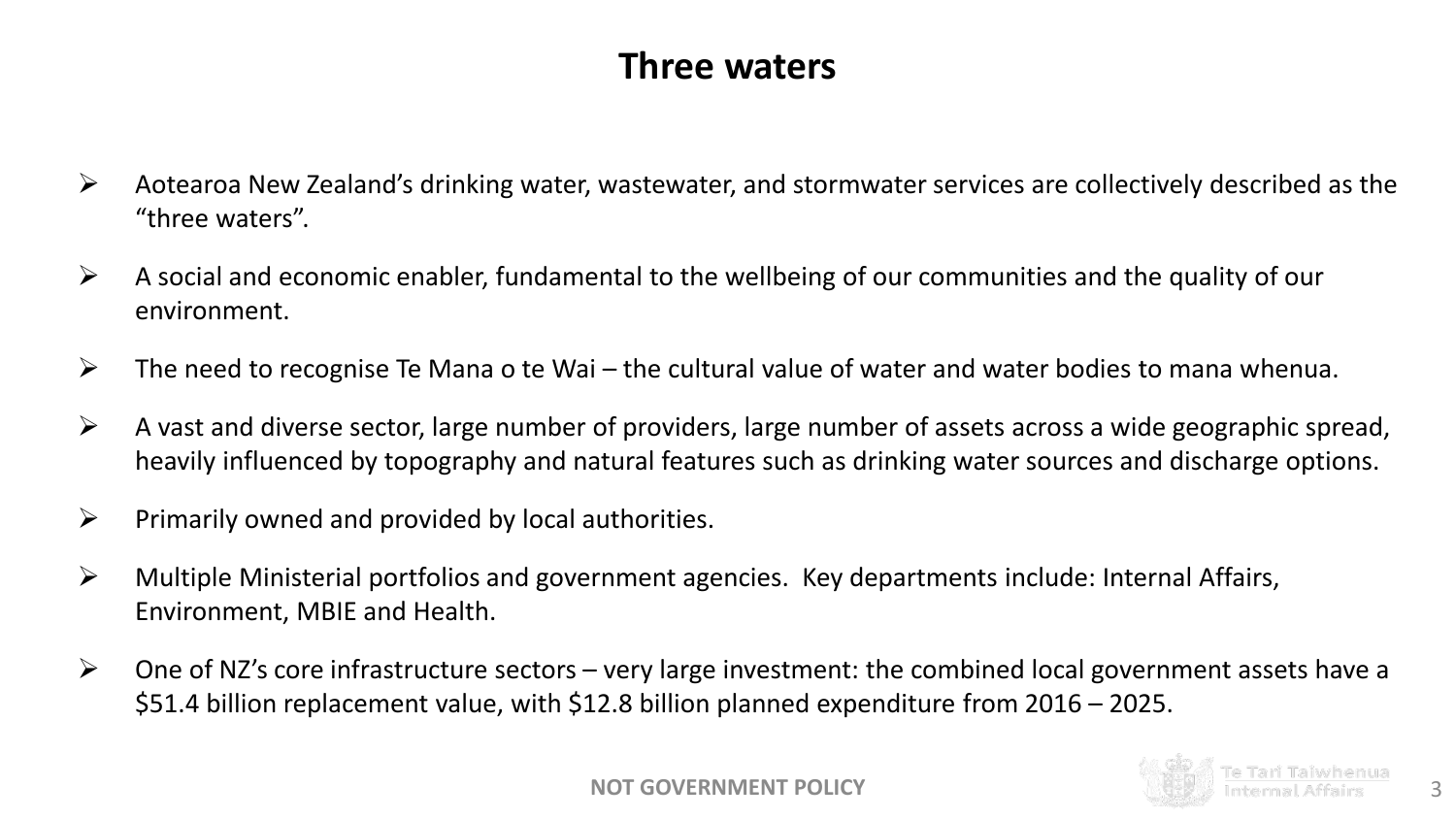## **Origins of the Three Waters Review**

- $\triangleright$  Ministers agreed in October 2016 to 'have a look'
- $\triangleright$  Review formally established in mid-2017 to:
	- $\triangleright$  look into the challenges facing New Zealand's three waters system; and
	- $\triangleright$  develop options and recommendations for system-wide performance improvements.
- $\triangleright$  Cross-government initiative led by Department of Internal Affairs
- $\triangleright$  Initial work ran in parallel to Inquiry into Havelock North Drinking Water.
- $\triangleright$  Three Waters Review 'key findings' provided to new Minister of Local Government and broader group of interested Ministers in November/December 2017.
- $\triangleright$  Three Waters Cabinet paper in April 2018 agreement to further work.
- $\triangleright$  Interconnected with work to respond to the Havelock North Inquiry's other recommendations, and broader work (such as Inquiry into Local Government Funding).



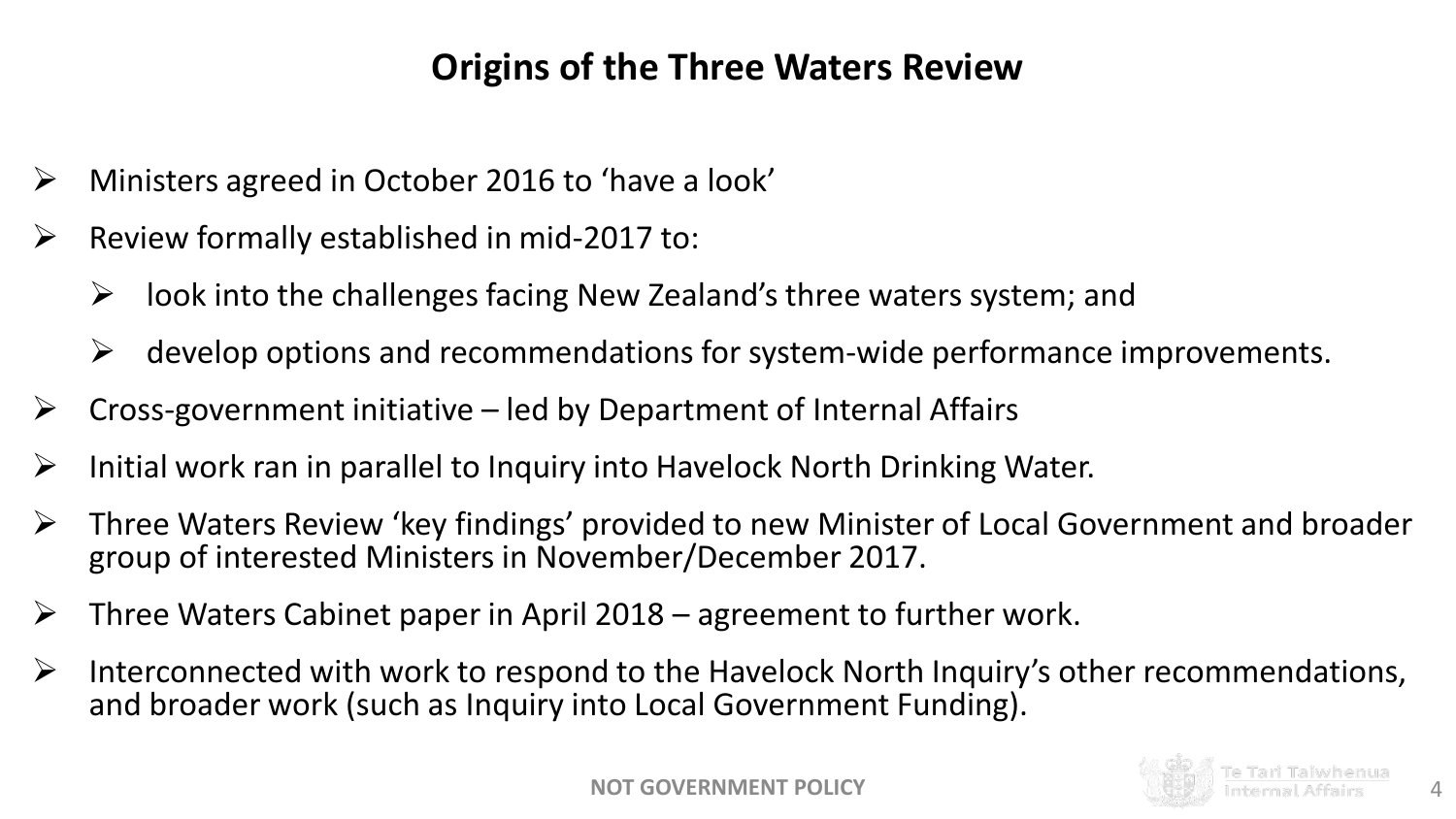## **Key findings and unpicking the issues**

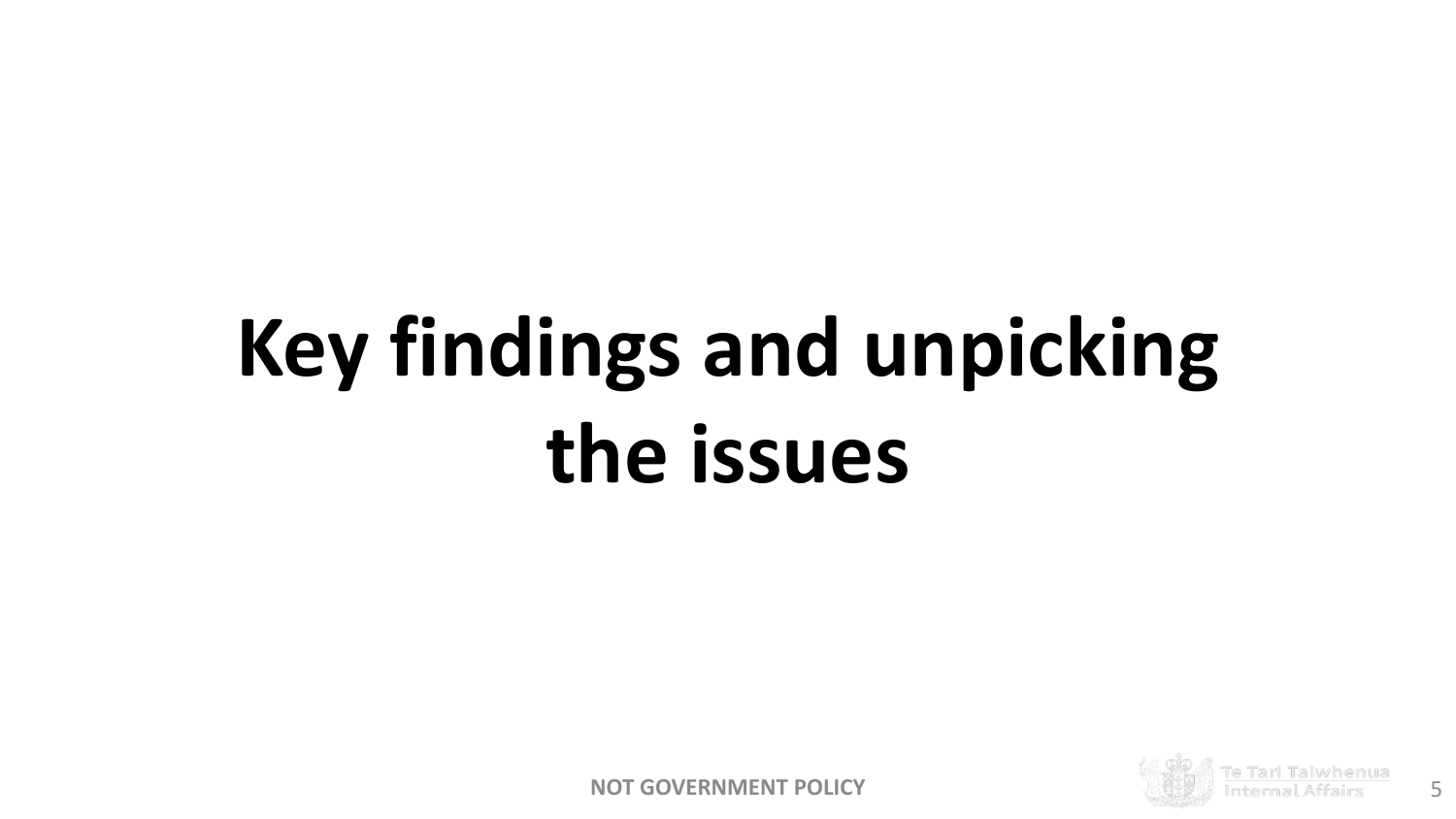## **Our key findings point to a range of national and local issues, covering both the three waters regulatory regime and service delivery**

**Risks to human health and the environment in some parts of the country**

**Low levels of compliance, monitoring and enforcement of drinking water and environmental regulations**

**Minimal central oversight and poor connections across the system**

**Lack of protection, transparency and accountability for consumers, especially compared with other infrastructure sectors and overseas water systems** 

**Affordability issues, driven by a range of funding pressures and financial challenges**

**Capacity, capability and sustainability challenges – particularly outside large scale organisations**

**Variable asset management and governance practices, and a lack of good asset information to support effective decision making**

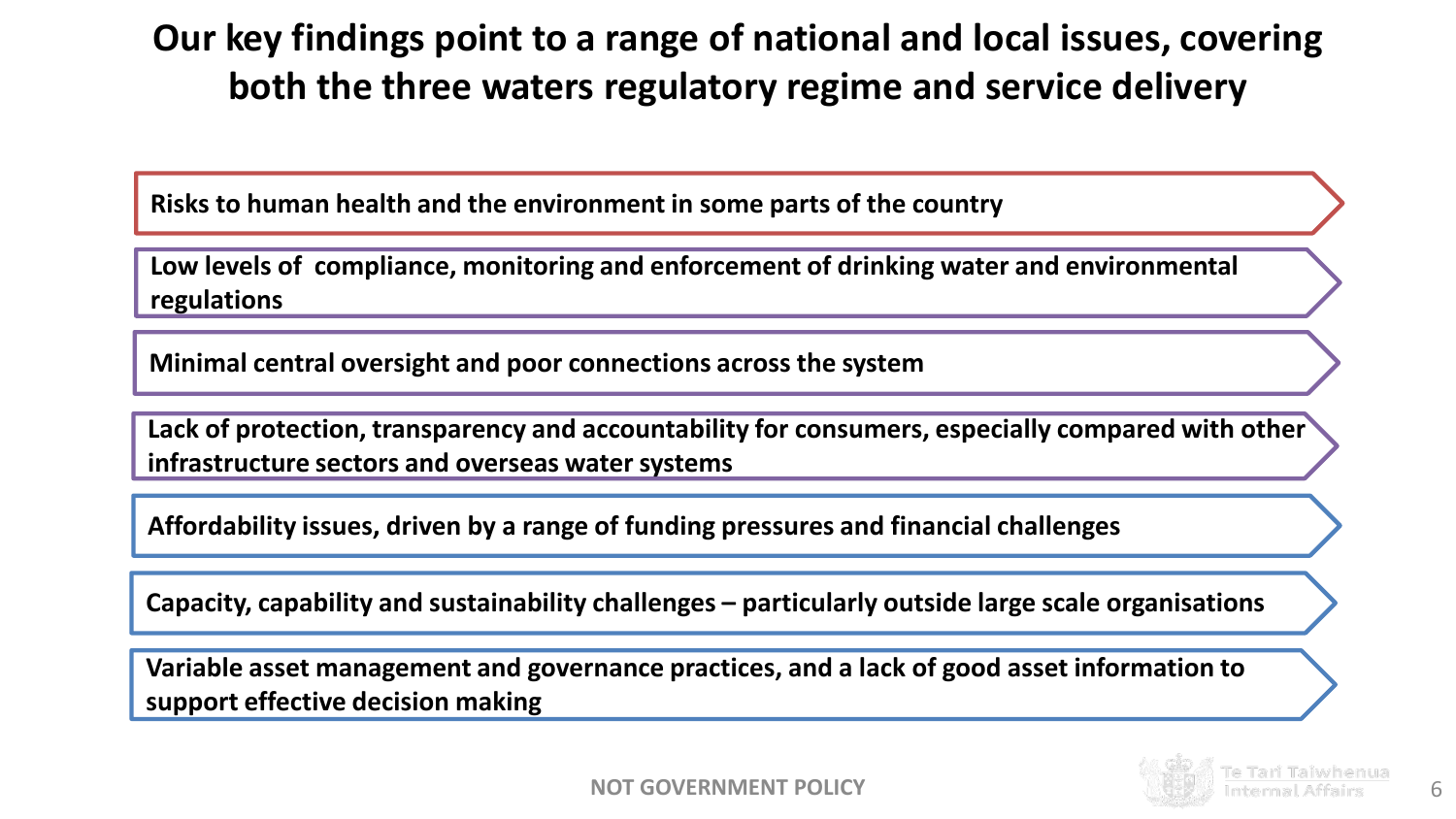## **Regulatory**

- Widespread systemic failure of water suppliers to meet the standards required to ensure the safe supply of drinking water – Havelock North Inquiry
- $\triangleright$  Questions about whether the current regulatory regime is providing good environmental outcomes in respect of water services – patchy data giving scope for debate on performance and 'facts'
- Issues with compliance, monitoring and enforcement (CME)
- $\triangleright$  A complex regulatory environment, with poor connections between regulatory functions and minimal central oversight of the three waters system
- $\triangleright$  A lack of information to allow consumers and other interested parties to assess the performance of three waters services – and a lack of transparency about the prices they are paying for those services
- $\triangleright$  Three waters networks have strong natural monopoly characteristics but no economic regulation regime to protect water consumers

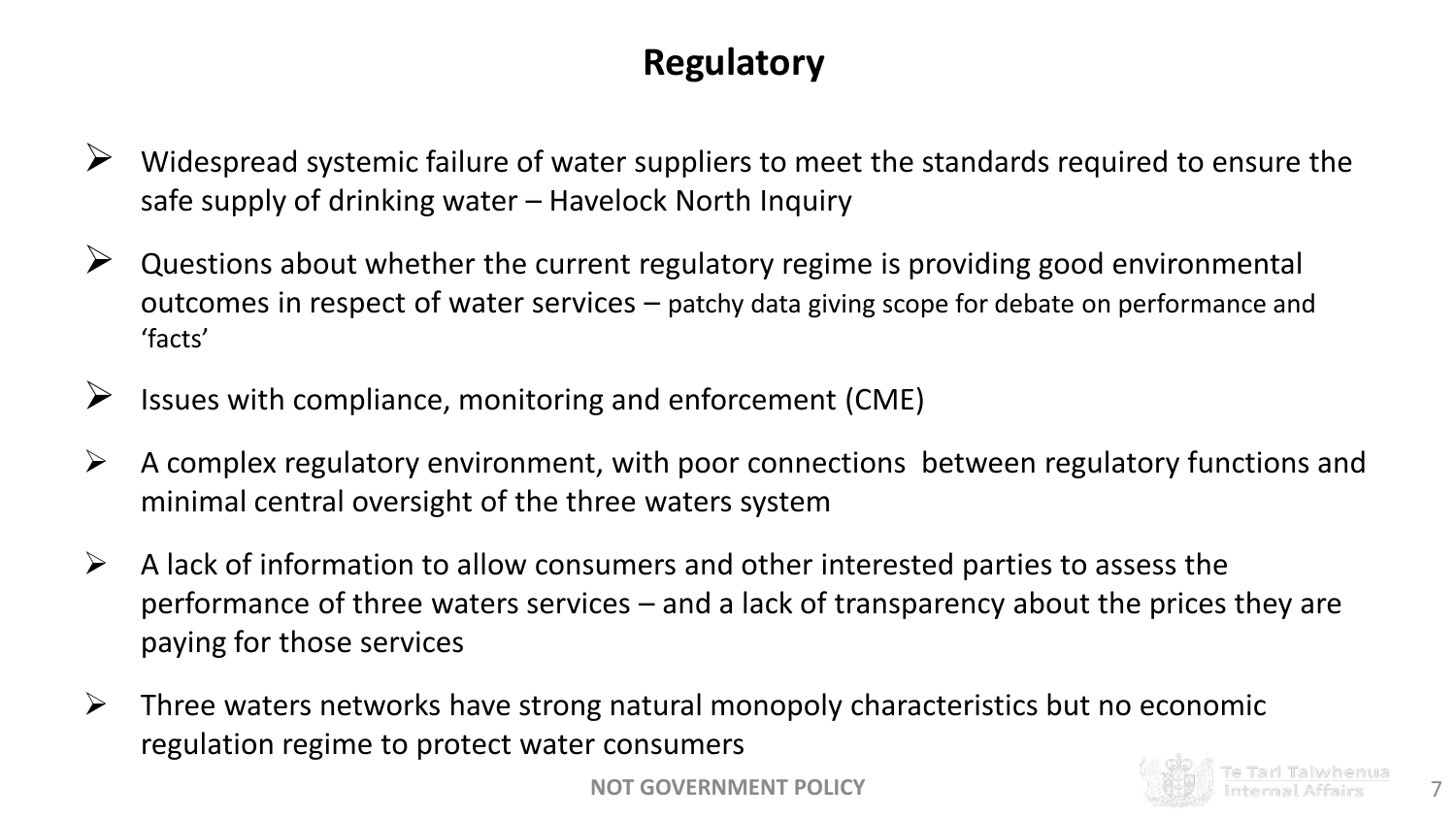## **The three waters system has a complex regulatory environment, and many organisations have a role in regulation, monitoring and/or service delivery**

| National | <b>Ministry for the</b><br><b>Environment</b><br><b>Ministry of Health</b><br>sets the national<br>responsible for national<br>environmental direction<br>level regulation of<br>under Resource<br>drinking water,<br>Management Act,<br>including setting<br>through tools such as the<br>standards, appointing<br><b>National Policy</b><br>drinking water<br>Statement for<br>assessors, and<br>Freshwater, national<br>reporting annually on<br>environmental<br>compliance<br>standards, and<br>regulations | <b>Department of Internal Affairs</b><br><b>Controller and Auditor General</b><br>provides policy advice on Local<br>conducts annual audit of local<br>Government Act 2002 & Fire and<br>authorities, and ad hoc inquiries<br><b>Emergency NZ Act</b>                                                                                           |  |
|----------|------------------------------------------------------------------------------------------------------------------------------------------------------------------------------------------------------------------------------------------------------------------------------------------------------------------------------------------------------------------------------------------------------------------------------------------------------------------------------------------------------------------|-------------------------------------------------------------------------------------------------------------------------------------------------------------------------------------------------------------------------------------------------------------------------------------------------------------------------------------------------|--|
|          |                                                                                                                                                                                                                                                                                                                                                                                                                                                                                                                  | <b>Ministry of Civil Defence and Emergency</b><br>Management has national level<br><b>Water New Zealand (NGO)</b> sector<br>responsibility for civil defence emergencies<br>organisation that conducts an<br>annual performance review of local<br>Fire and Emergency NZ is the national fire<br>authority services<br>service                  |  |
| Regional | 16 regional & unitary authorities have<br>responsibility for regional environmental<br>planning, issuing consents, monitoring<br>compliance and enforcement                                                                                                                                                                                                                                                                                                                                                      | 36 Drinking Water Assessors, employed by 20<br>Local authorities and lifeline utilities<br><b>DHBs</b> provide regional level inspection for<br>provide regional level civil defence<br>compliance with standards and water safety<br>emergency planning and response<br>plans                                                                  |  |
| Local    |                                                                                                                                                                                                                                                                                                                                                                                                                                                                                                                  | 67 territorial & unitary authorities provide drinking water, stormwater, and wastewater services to their<br>communities, meeting planning and reporting requirements under the Local Government Act<br>600,000 people on very small, tanker & self-supplied drinking water<br>270,000 people on private wastewater systems (e.g. septic tanks) |  |

**NOT GOVERNMENT POLICY** 8

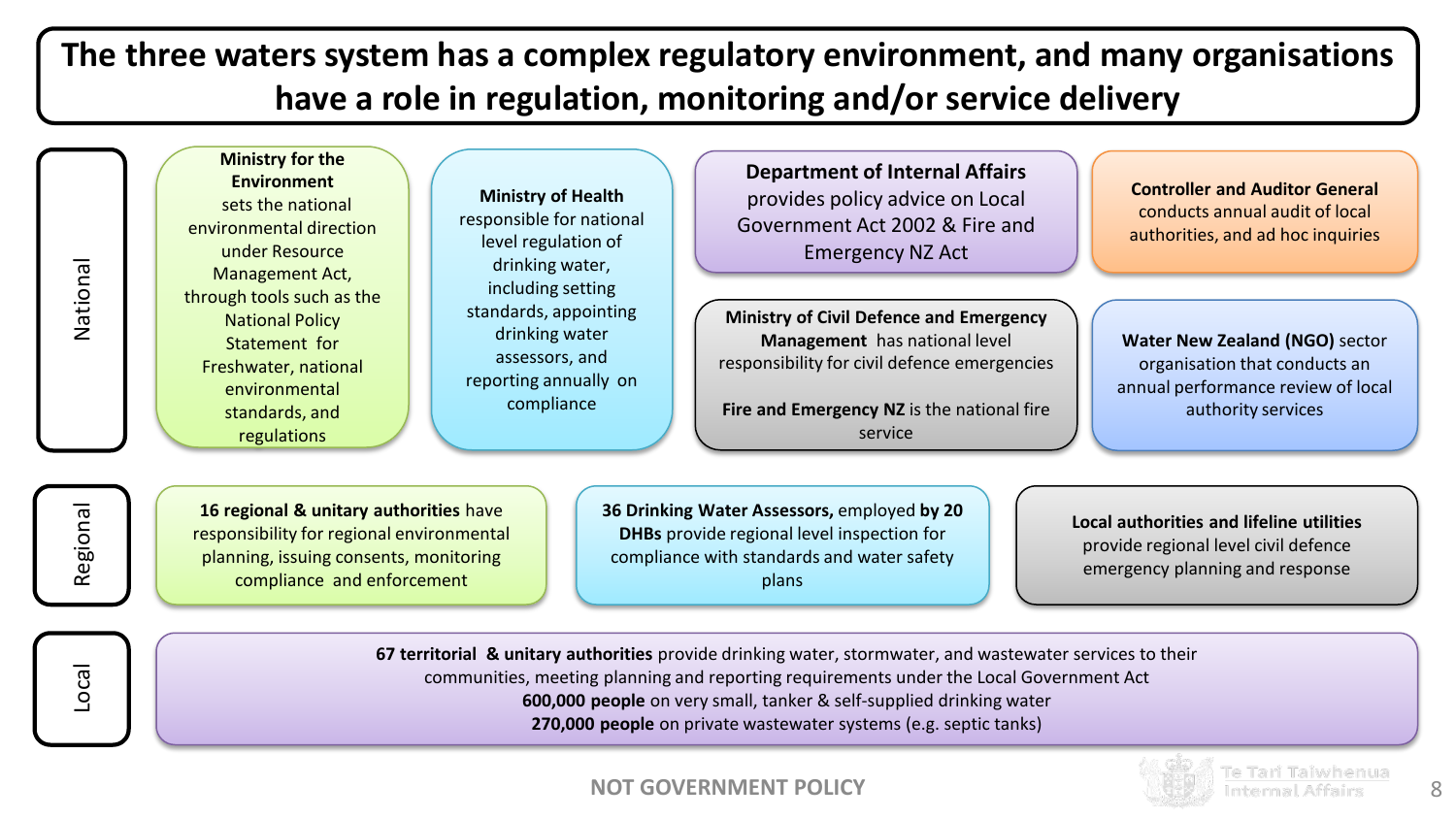## **Funding challenges: drinking water and wastewater infrastructure upgrades**

- $\triangleright$  Mandatory compliance with the Drinking Water Standards and mandatory treatment carries significant costs (Beca research)
	- $\triangleright$  estimates of at least \$309 to \$574 million in capital costs
	- $\triangleright$  estimated annual operating costs of \$11 to \$21 million

- $\triangleright$  Councils are facing even bigger costs for wastewater infrastructure upgrades to meet the National Policy Statement for Freshwater Management (draft GHD and Boffa Miskell research)
	- $\triangleright$  estimates of at least \$1.4 to \$2.1 billion in capital costs
	- $\triangleright$  estimated annual ongoing operating costs of \$60 to \$90 million

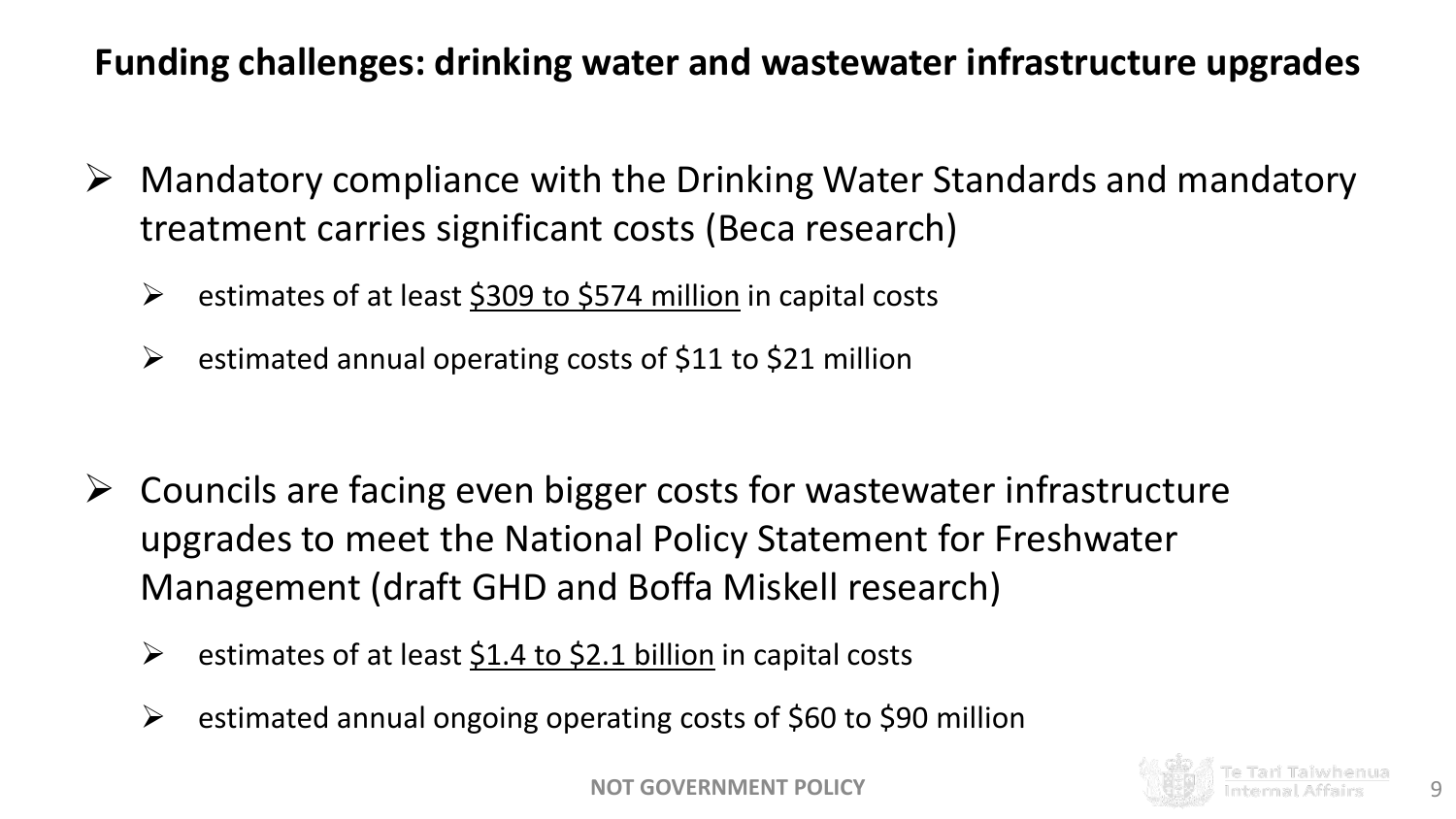## **Funding challenge summary**

| <b>Cost pressure</b>                                                    | Capex (\$m)       | Opex (\$m)  |  |  |
|-------------------------------------------------------------------------|-------------------|-------------|--|--|
| Drinking water                                                          | $$309 - $574$     | $$11 - $21$ |  |  |
| Waste water (discharge to fresh water, 40%)                             | $$1,400 - $2,100$ | $$60 - $90$ |  |  |
| Waste water (discharge to coastal, 60%)                                 | ٠                 | T.          |  |  |
| Waste water (overflows)                                                 | <b>11</b>         |             |  |  |
| Climate Change / Resilience / Adaptation                                |                   |             |  |  |
| + cost pressures from renewals, tourism, growth and housing/development |                   |             |  |  |
| Projected annual average spend (2015 LTPs)                              | \$1,952           |             |  |  |
| 2016 - 2017 Water and Wastewater spend                                  |                   | \$1,330     |  |  |

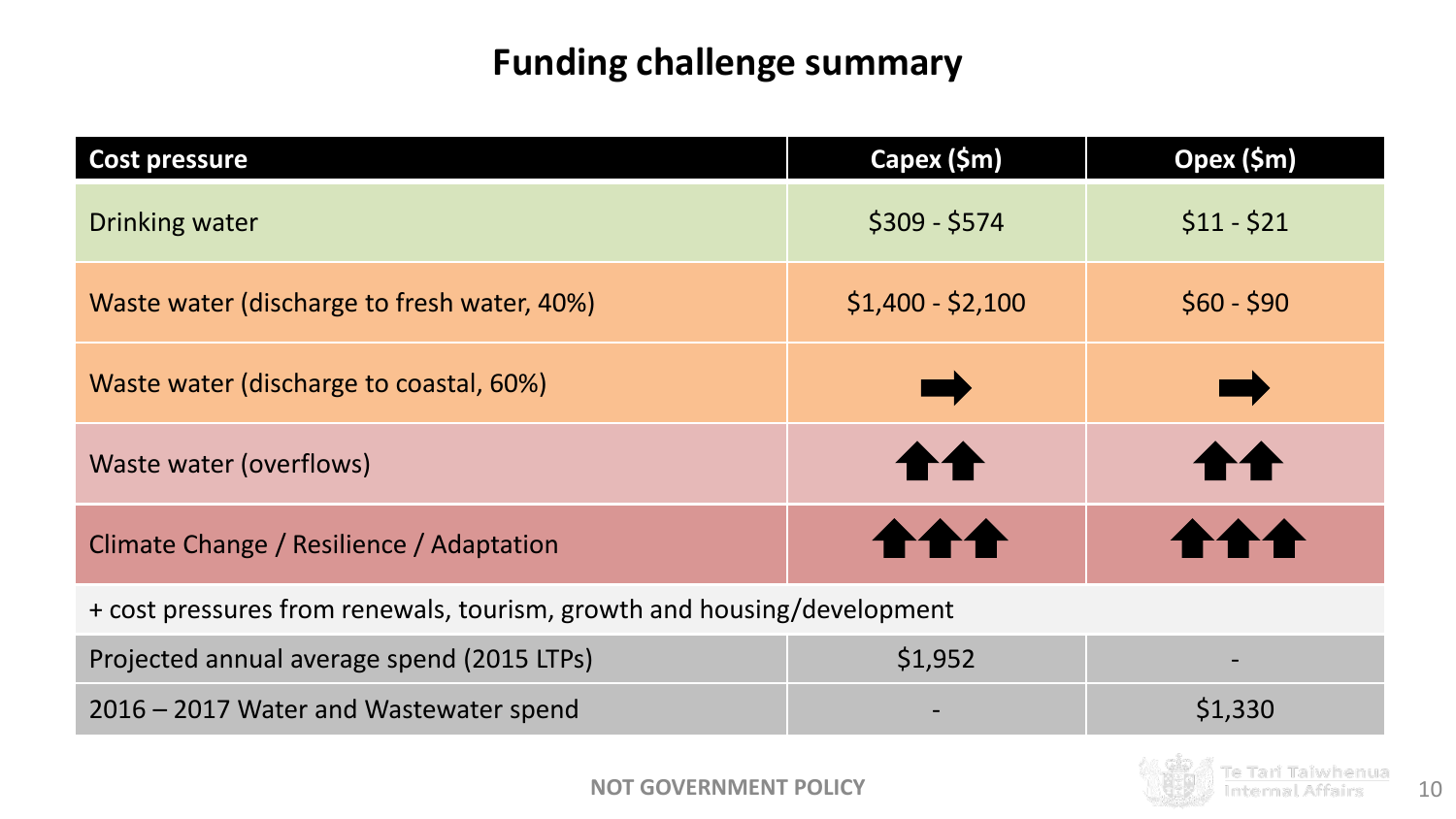## **Asset management and governance**

- $\triangleright$  A lack of robust data means we do not have a comprehensive, reliable picture of the state of water assets, how much renewal/improvement is needed, or timing and costs
- $\triangleright$  Asset management capability across the system is mixed and relatively low in some places
- $\triangleright$  Asset management 'maturity' is largely commensurate with the scale of the organisation
- $\triangleright$  The separation of governance and management is generally blurred, which weakens accountability
- $\triangleright$  Professionalisation of governance of 3 waters is below that of other infrastructure assets (such as electricity and gas) despite equal or greater challenges
- $\triangleright$  The standard of governance matters less in a stable context with few critical decisions and risks to manage – but councils are facing a range of challenges and risks, placing a increasing emphasis on effective governance and decision making

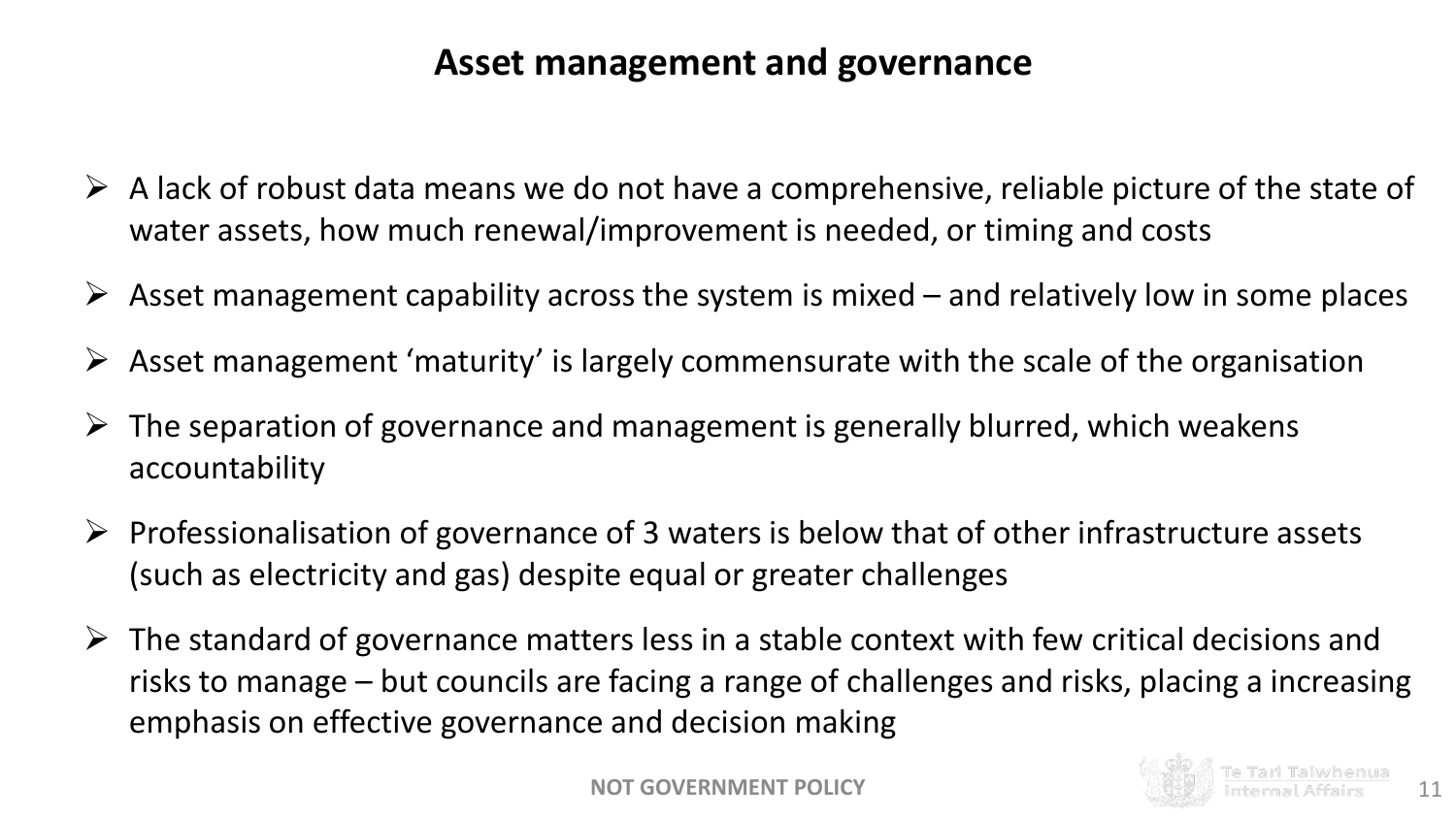# **Clarifying the scope of the Review**

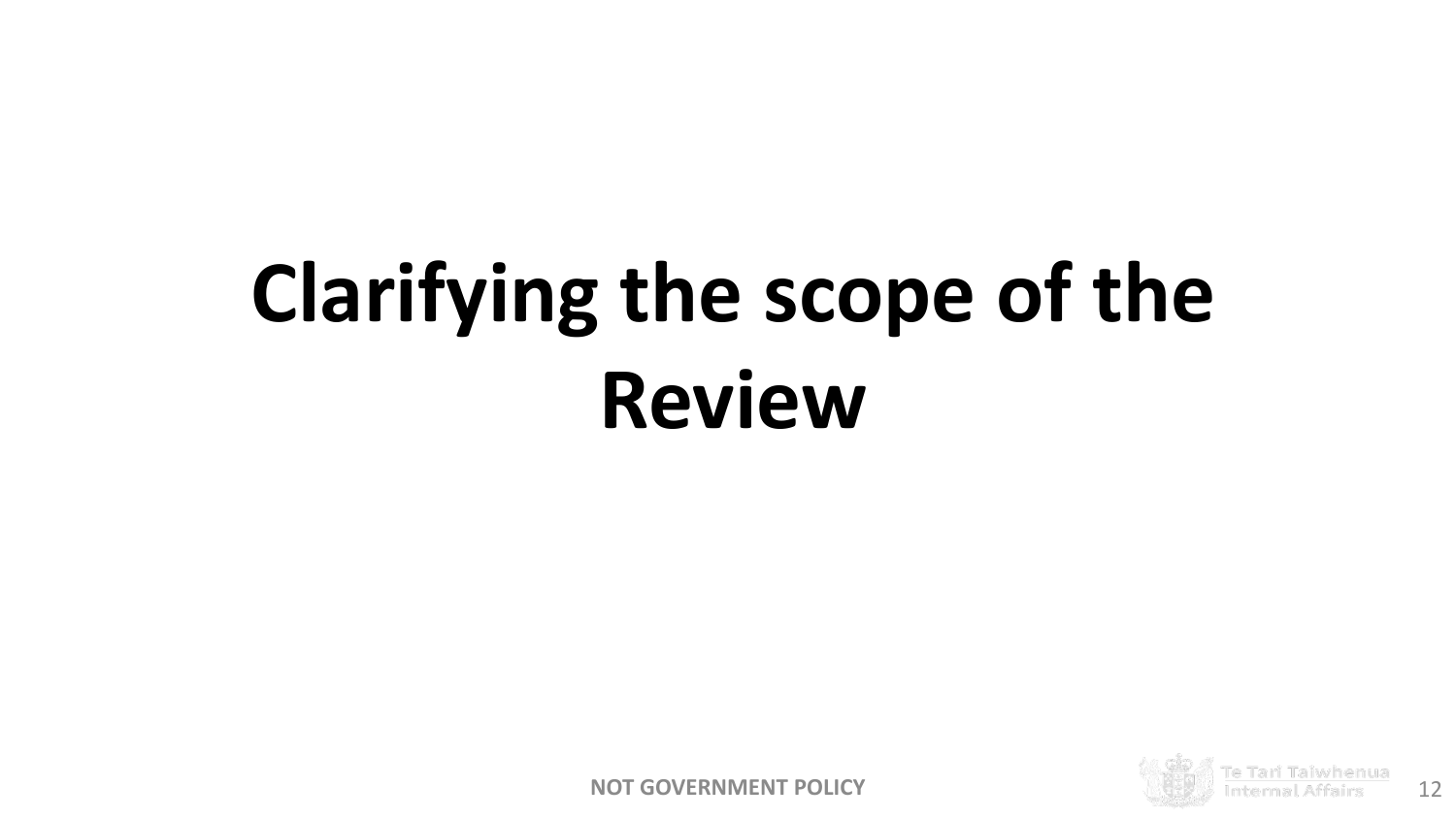### **Taking a system-wide approach is essential**

What happens in one part of the three waters system has implications for the quality and outcomes related to other parts of the system



**Case for an improved regulatory framework across all three waters:** 

- NES for sources of drinking water has a strong relationship to provision of safe drinking water
- Potential to reinforce catchment approach and freshwater standards
- There are indications of regulatory weaknesses and performance in respect of waste water and stormwater
- There is little information to allow consumers to assess the value for money and overall performance of all 3 water services

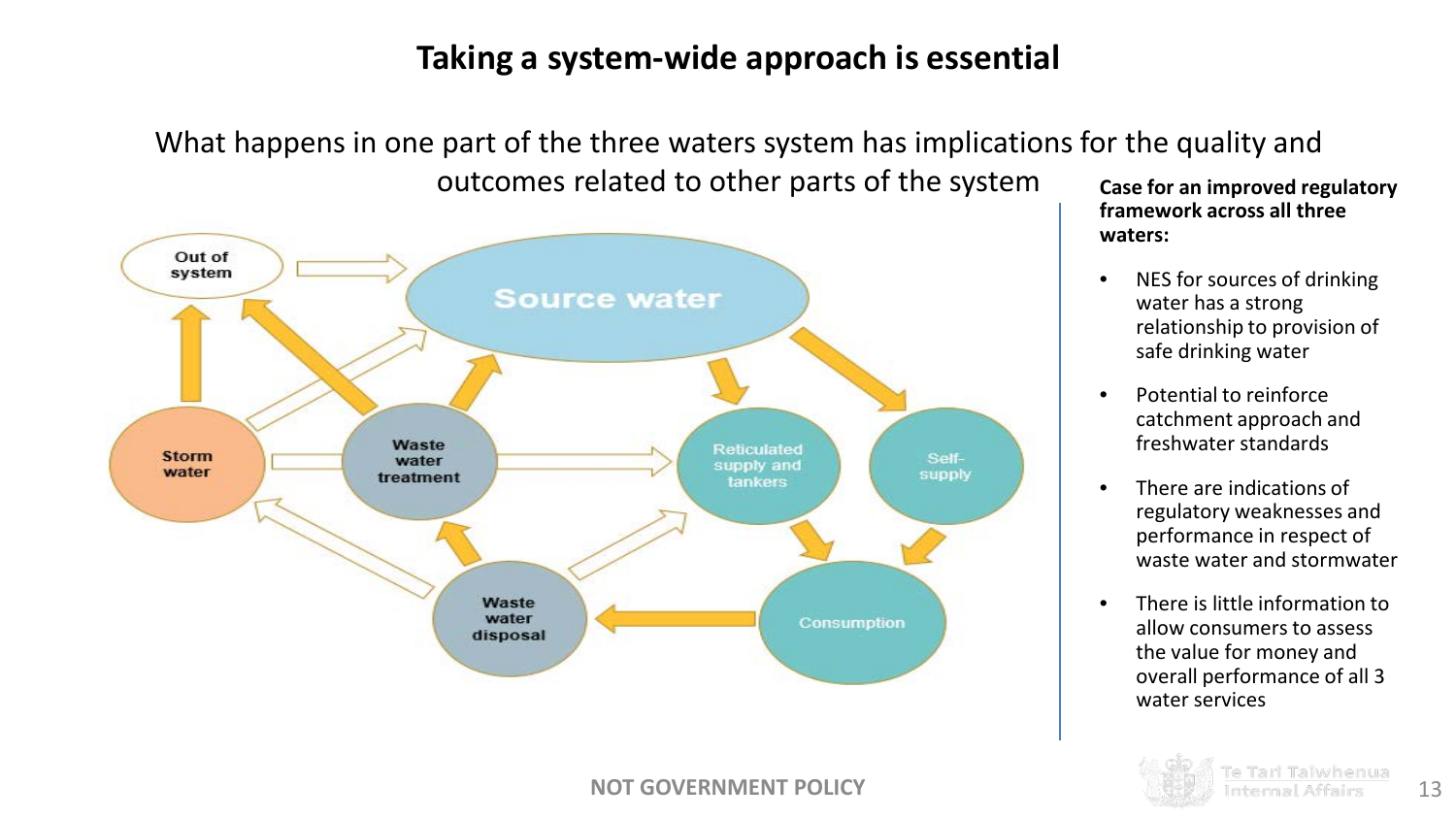## **Clarifying the scope of this stage of the Review**

#### **The Government is taking a broad, system-wide perspective – covering:**

- $\triangleright$  issues and options relating to the regulatory regime and service delivery arrangements
- $\triangleright$  all three waters drinking water, wastewater, and stormwater

### **Regulatory scope is:**

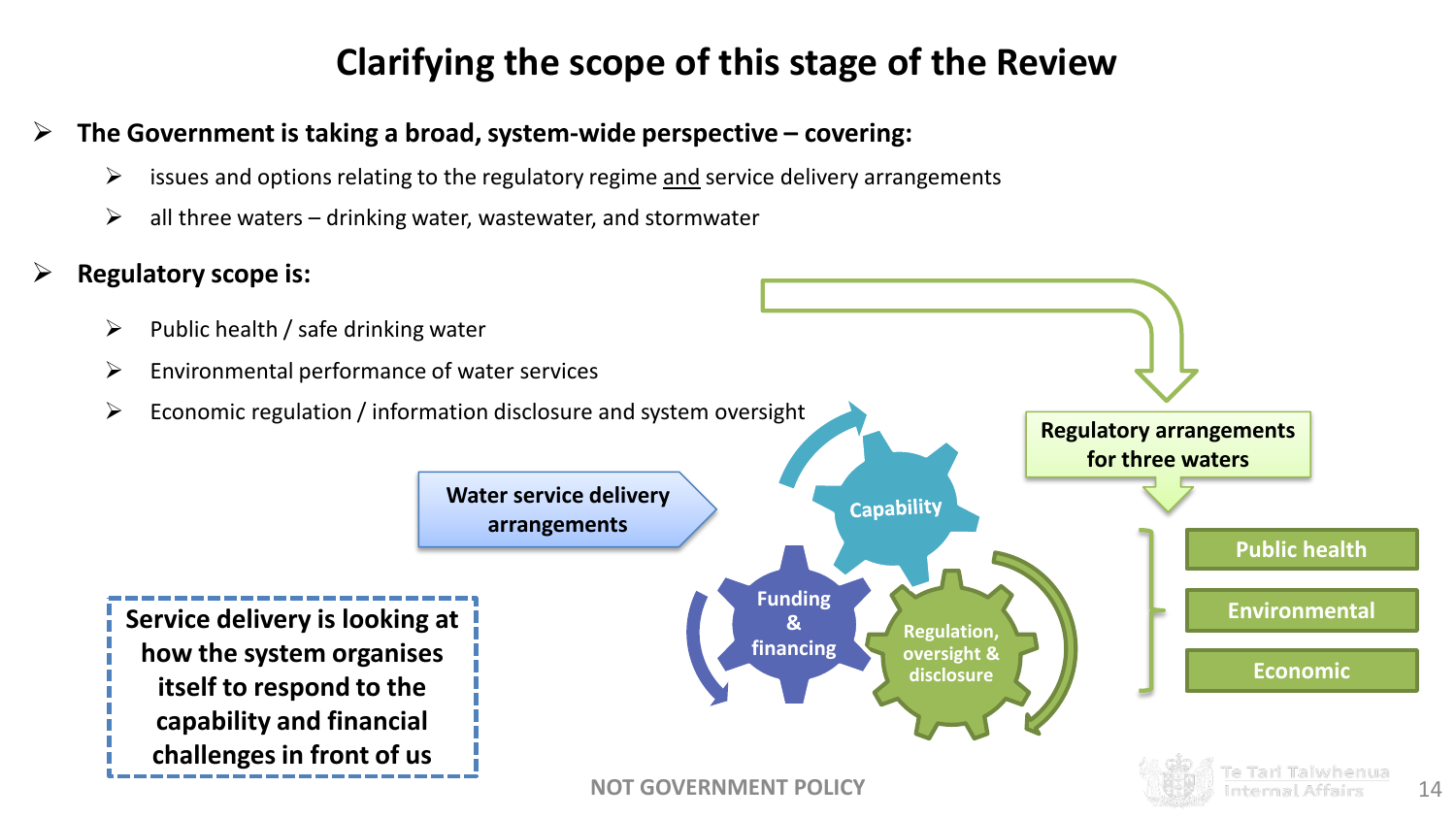## **Outcomes – what and how?**

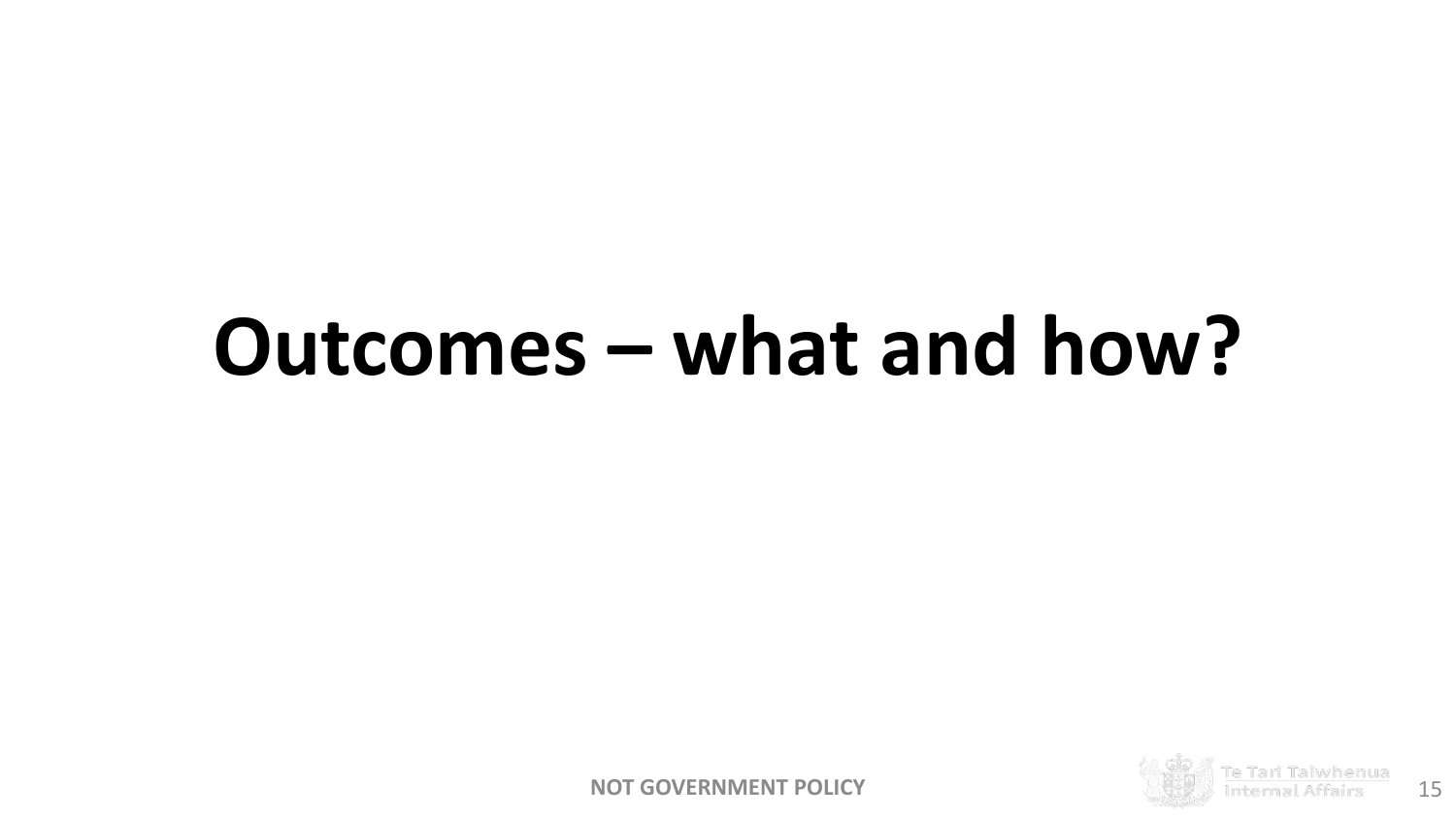## **What outcomes is the Government seeking for the three waters system?**

**Specific outcomes are still being discussed with Ministers – but likely to relate to:**

- **ensuring safe, reliable, fit-for-purpose drinking water**
- **better environmental performance**
- **three waters services that contribute to the wider social (eg housing), environmental and economic outcomes that are important to New Zealand**
- **achieving the above outcomes in ways that are affordable for our communities**



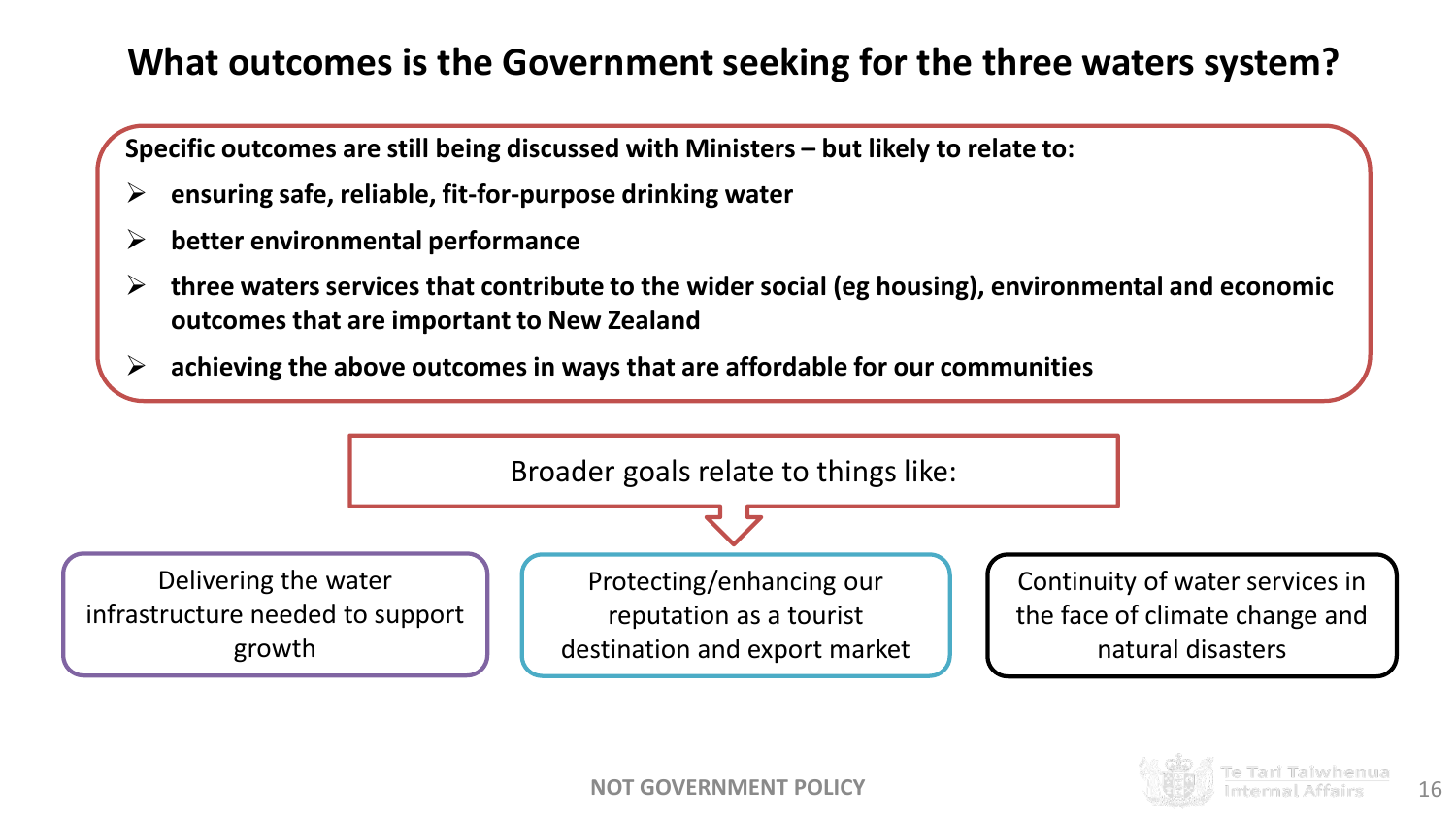## **What options are being explored?**

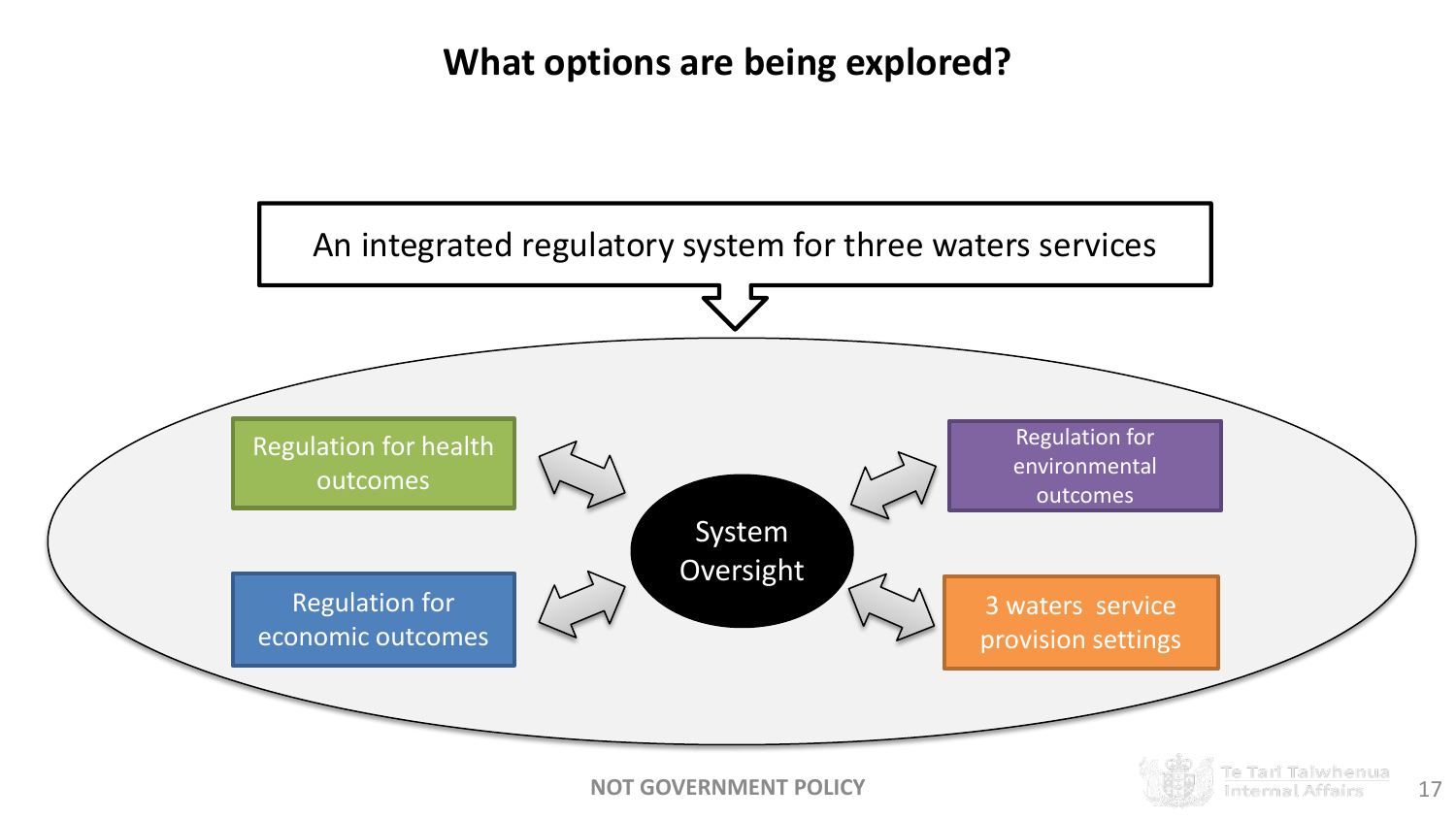## **The three waters system is complex and interdependent**

Regulatory design will take time, and needs to happen at the same time as development of options for service delivery arrangements

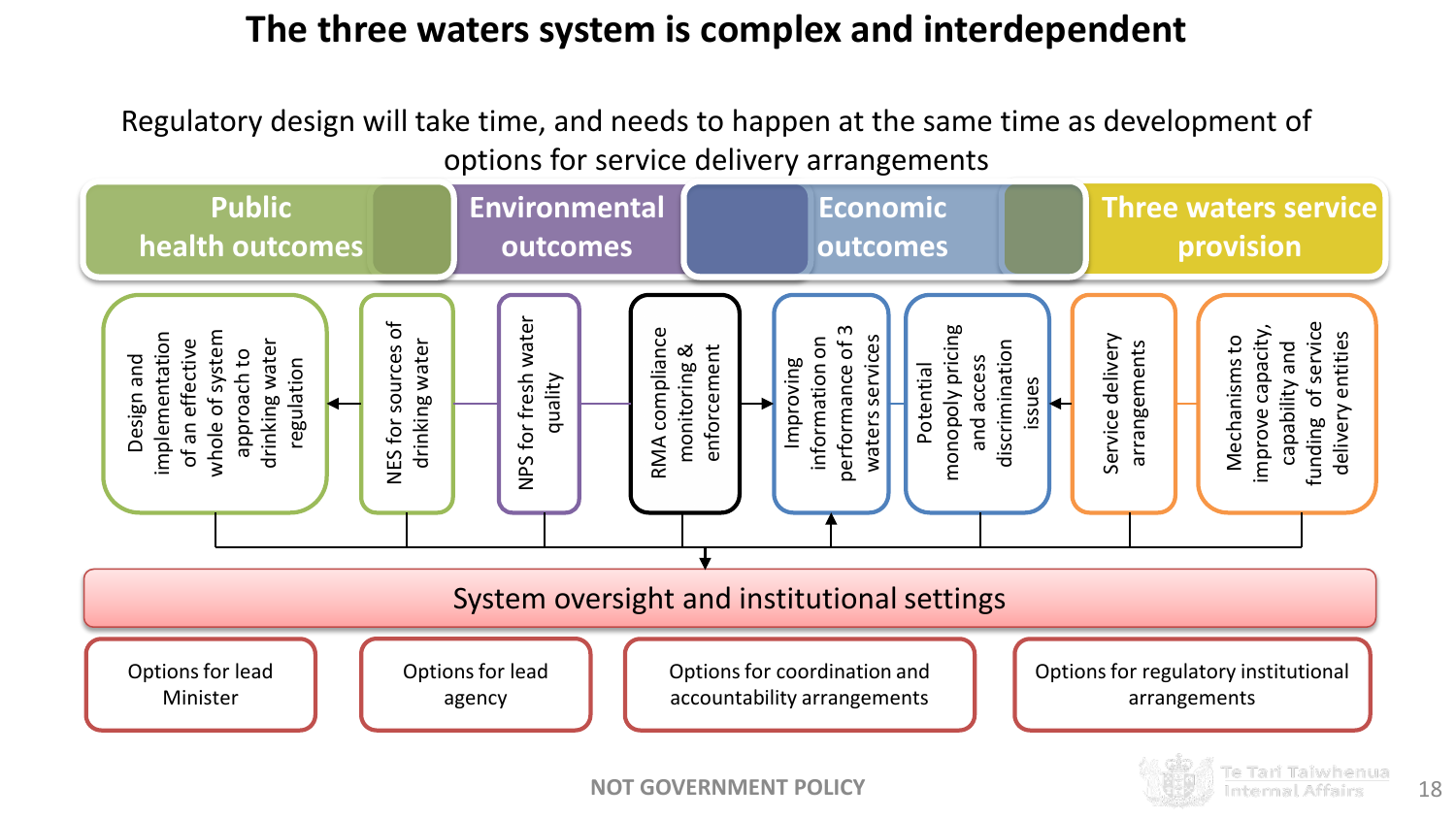## **Service delivery options**

The HNI recommended moving to a system of aggregated, dedicated water providers. If we were to consider a new model, what might the options look like?

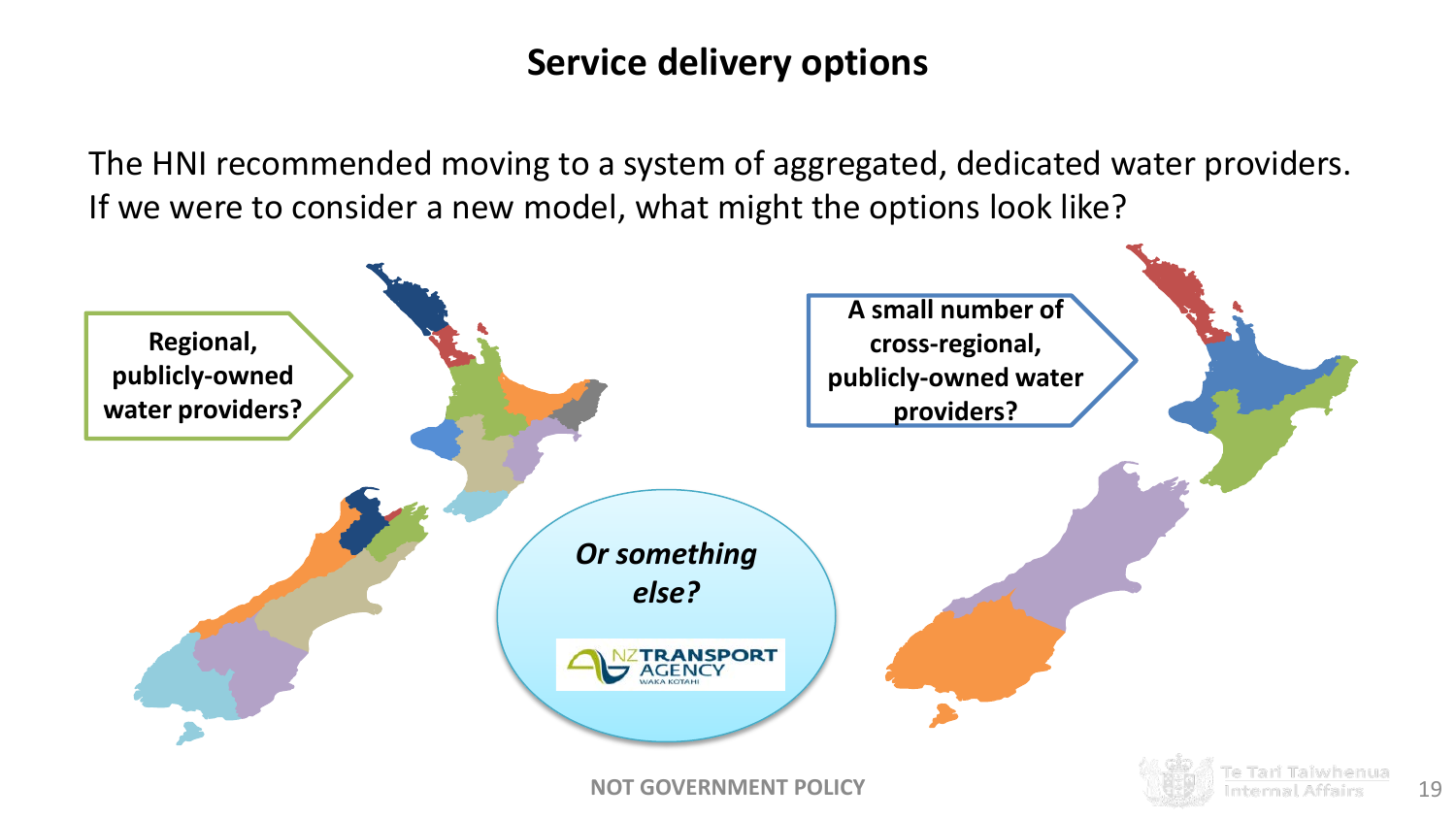## **From the sector**

- $\triangleright$  Mixed views
- $\triangleright$  Needs to be four not three waters
- $\triangleright$  Scale of the problem, diagnosis, data and evidence?
- $\triangleright$  Subsidising outside their boundaries
- $\triangleright$  Integration with land use and planning core Council functions

Nervousness about their role – regulatory and service delivery

 $\triangleright$  Penalising those that have invested - equity

It is important that a wide range of voices and views are heard, including: industry, **water users, businesses and Iwi/Māori.**

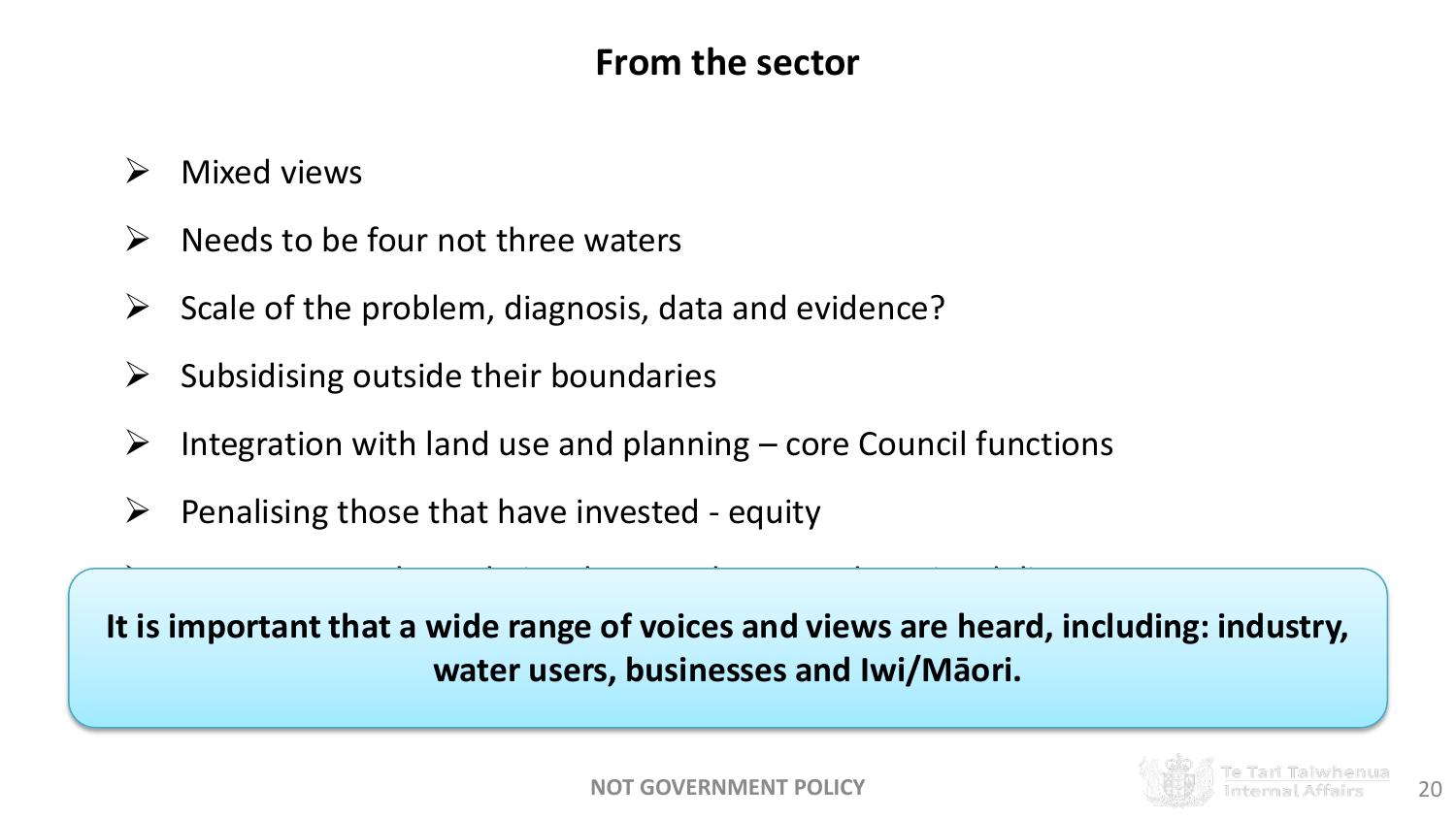## **Concluding**

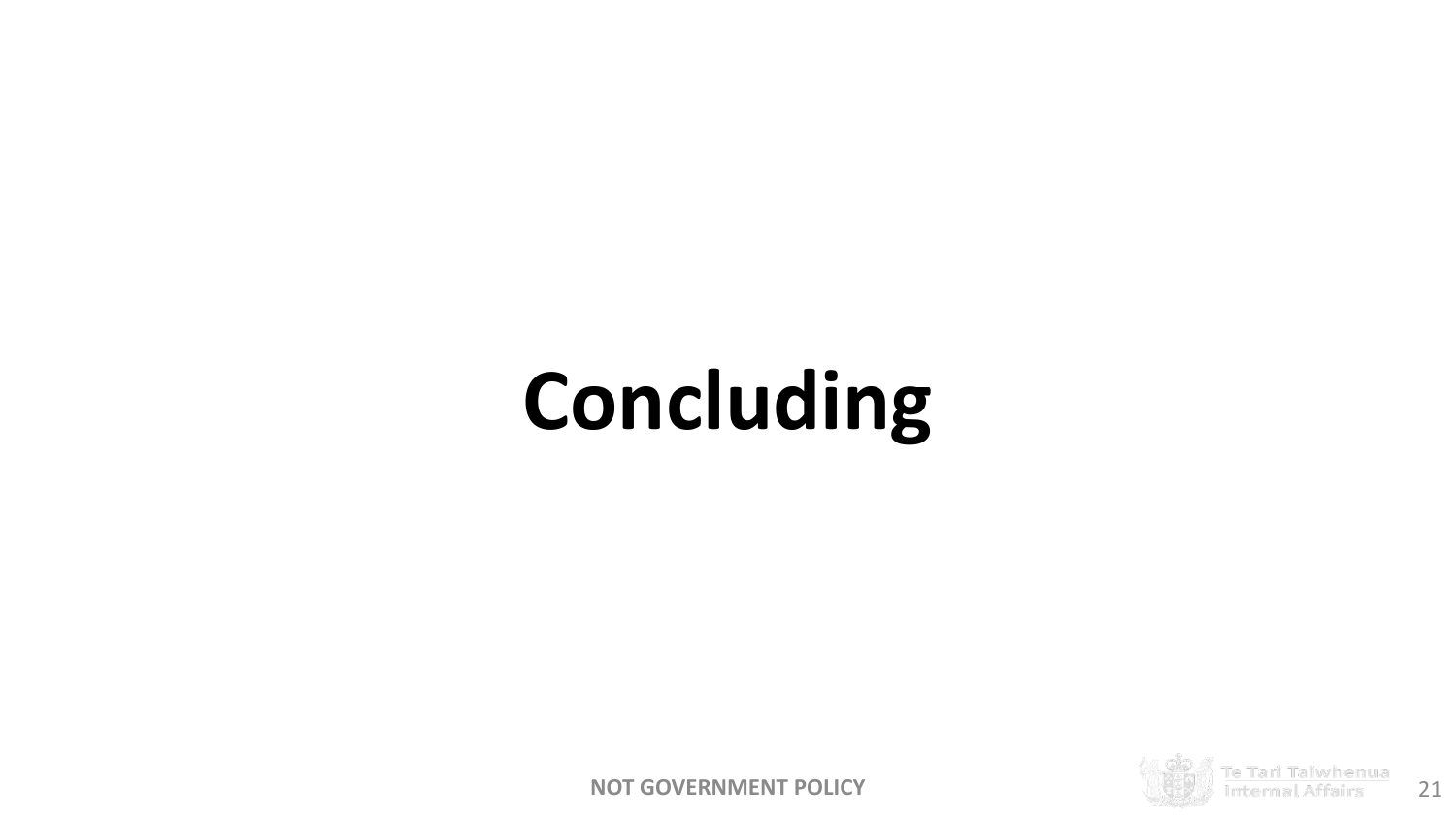## **Next steps**

- $\triangleright$  This is an ongoing conversation
- $\triangleright$  Next milestone is Cabinet consideration of high level options in October 2018
- $\triangleright$  Will be further public engagement in 2019 on the challenges and options for how the system can respond to them
- $\triangleright$  Work on a future regulatory regime likely to seek government decisions in 2019. Clear priority is public health, safe drinking water

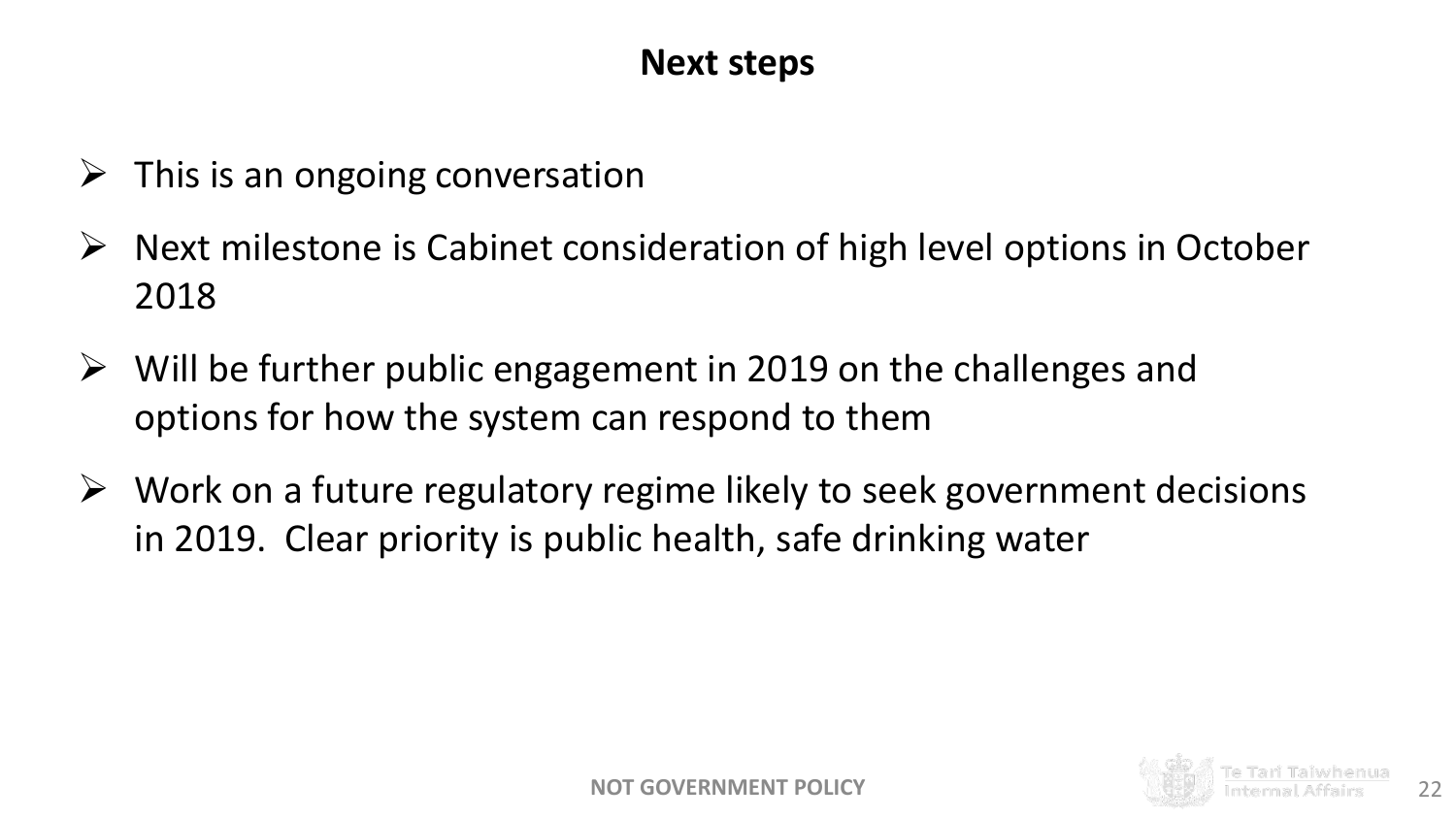### **In summary**

- $\triangleright$  Key findings of the review to date show that our current three waters system has a number of challenges and the status quo is not sustainable.
- $\triangleright$  The Government is actively engaged in a conversation with the local government sector and associated communities on defining the challenges and scoping the solutions.
- $\triangleright$  The conversation includes which regulatory arrangements, service delivery models and funding arrangements are best suited for the delivery of three waters services.
- $\triangleright$  Continued public ownership of existing three waters assets is a bottom line.
- $\triangleright$  The work is at an early, high level conceptual policy stage and options and discussion will continue into 2019.
- $\triangleright$  Important that we hear all voices.